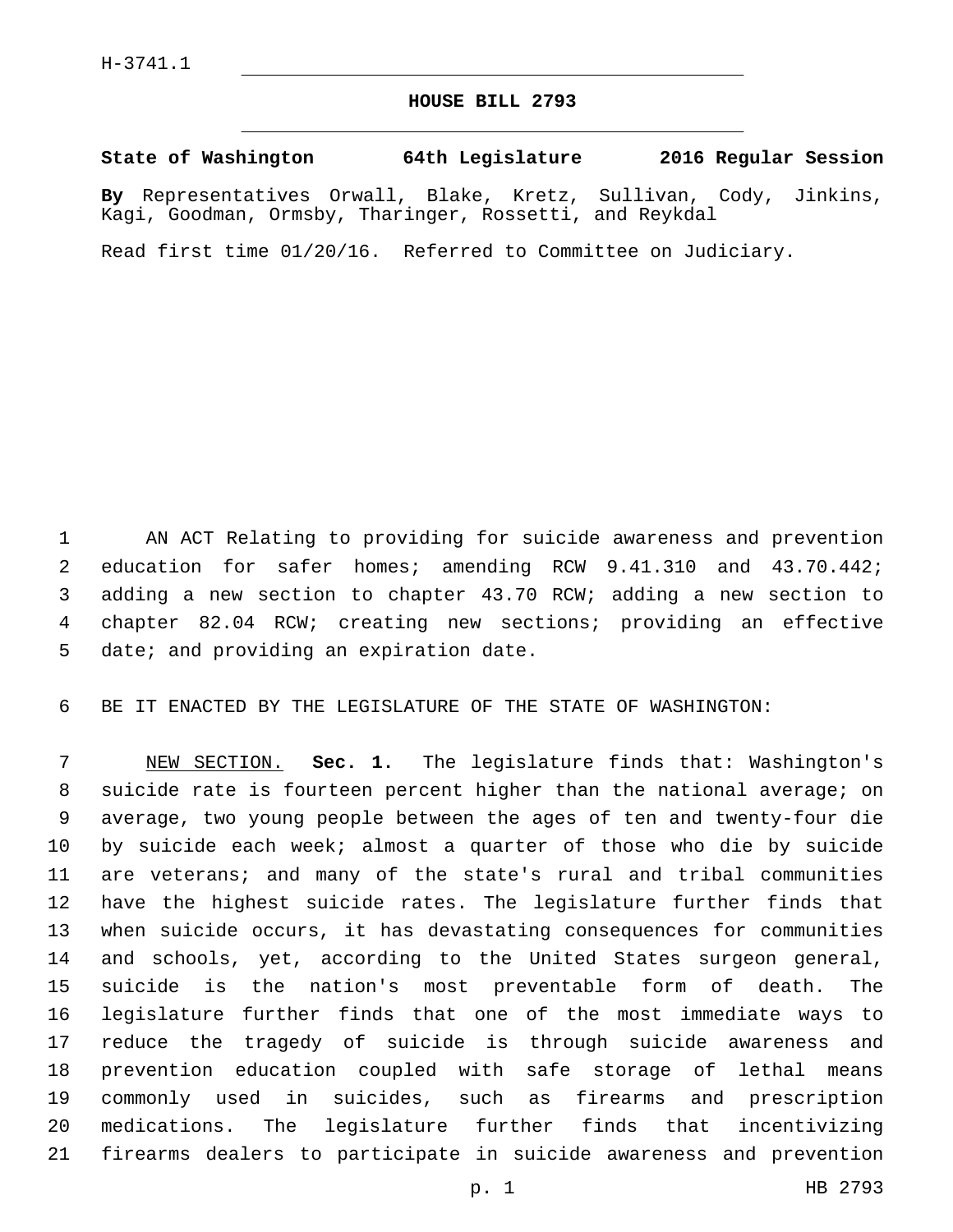education programs and provide certain safe storage devices at cost is an important step in creating safer homes and reducing suicide 3 deaths in the state.

 NEW SECTION. **Sec. 2.** (1)(a) A safe homes task force is established to raise public awareness and increase suicide prevention education among new partners who are in key positions to help reduce suicide. The task force shall be administered and staffed by Forefront at the University of Washington school of social work.

 (b) The safe homes task force shall consist of the members comprised of a suicide prevention and firearms subcommittee and a suicide prevention and pharmacy subcommittee, as follows:

 (i) The suicide prevention and firearms subcommittee shall consist of the following members and be cochaired by Forefront at the University of Washington school of social work and a member 15 identified in  $(b)(i)(A)$  of this subsection  $(1)$ :

 (A) A representative of the national rifle association and a representative of the second amendment foundation;

 (B) Two representatives of suicide prevention organizations, 19 selected by the cochairs of the subcommittee;

 (C) Two representatives of the firearms industry, selected by the 21 cochairs of the subcommittee;

 (D) Two individuals who are suicide attempt survivors or who have experienced suicide loss, selected by the cochairs of the 24 subcommittee;

 (E) Two representatives of law enforcement agencies, selected by the cochairs of the subcommittee;

(F) One representative from the department of health;

28 (G) Two representatives from the department of fish and wildlife; 29 and

 (H) No more than two other interested parties, selected by the 31 cochairs of the subcommittee.

 (ii) The suicide prevention and pharmacy subcommittee shall consist of the following members and be cochaired by Forefront at the University of Washington school of social work and a member 35 identified in  $(b)(ii)(A)$  of this subsection  $(1)$ :

 (A) Two representatives of the Washington state pharmacy association;37

 (B) Two representatives of retailers who operate pharmacies, 39 selected by the cochairs of the subcommittee;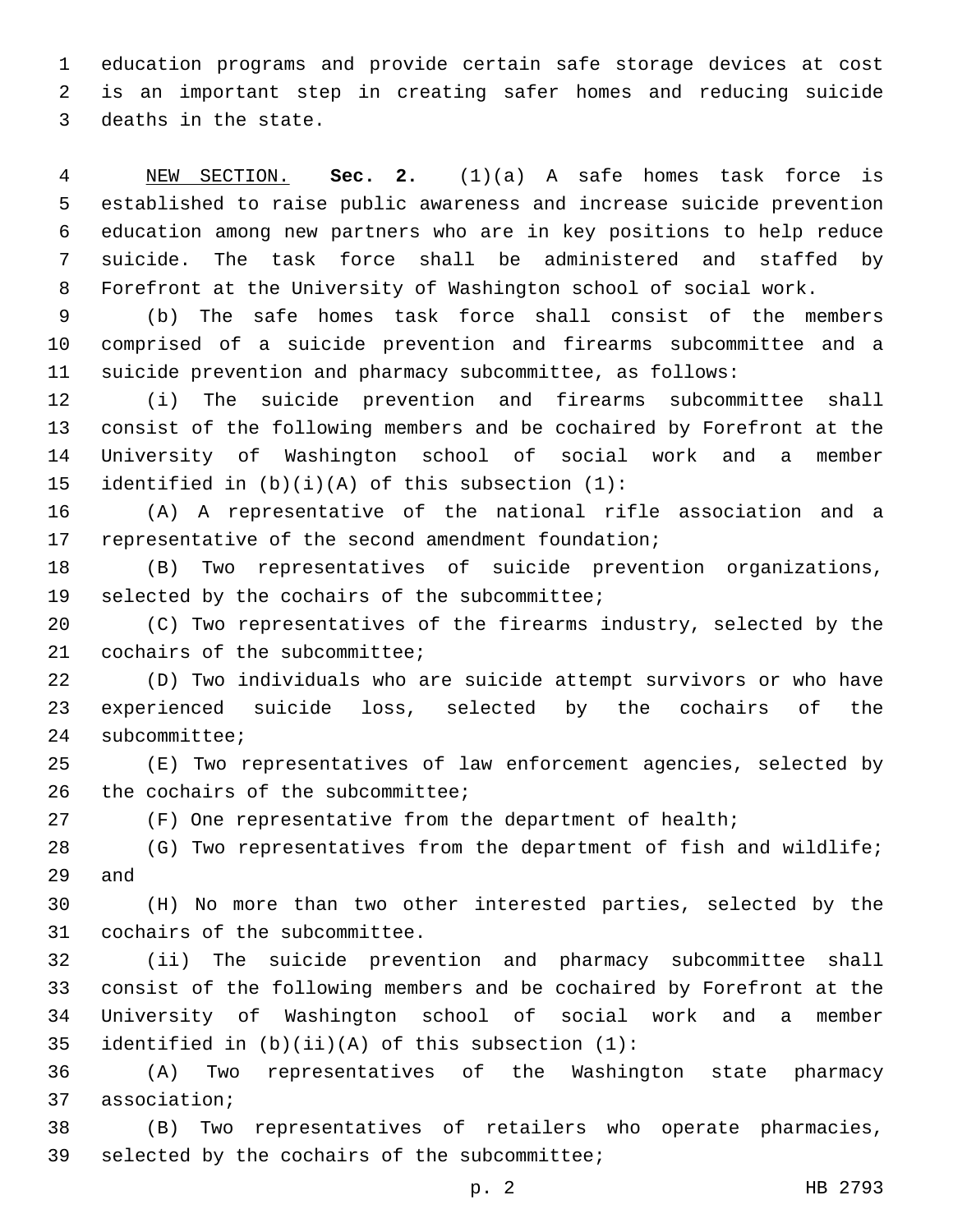(C) One faculty member from the University of Washington school of pharmacy and one faculty member from the Western State University 3 school of pharmacy;

(D) One representative of the department of health;

 (E) One representative of the pharmacy quality assurance commission;6

 (F) Two representatives of the Washington state poison control 8 center; and

 (G) No more than two other interested parties, selected by the 10 cochairs of the subcommittee.

 (c) Forefront at the University of Washington school of social work shall convene the initial meeting of the task force.

13 (2) The task force shall:

 (a) Develop and prepare to disseminate online trainings on suicide awareness and prevention for firearms dealers and their 16 employees and firearm range owners and their employees;

 (b) Review the firearm safety pamphlet produced by the department of fish and wildlife under RCW 9.41.310 and, by January 1, 2017, recommend changes to the pamphlet to incorporate information on 20 suicide awareness and prevention;

 (c) Develop suicide awareness and prevention messages for posters and brochures that are tailored to be effective for firearms owners for distribution to firearms dealers and firearm ranges;

 (d) Develop suicide awareness and prevention messages for posters 25 and brochures for distribution to pharmacies;

 (e) Develop strategies for creating and disseminating suicide awareness and prevention information for hunting safety classes, including messages to parents that can be shared during online registration, in either follow up electronic mail communications, or 30 in writing, or both;

 (f) Develop suicide awareness and prevention messages for training for the schools of pharmacy and provide input on trainings 33 being developed for community pharmacists;

 (g) Provide input to the department of health on the implementation of the safe homes project established in section 3 of this act;

 (h) Create a web site that will be a clearinghouse for the newly created suicide awareness and prevention materials developed by the 39 task force; and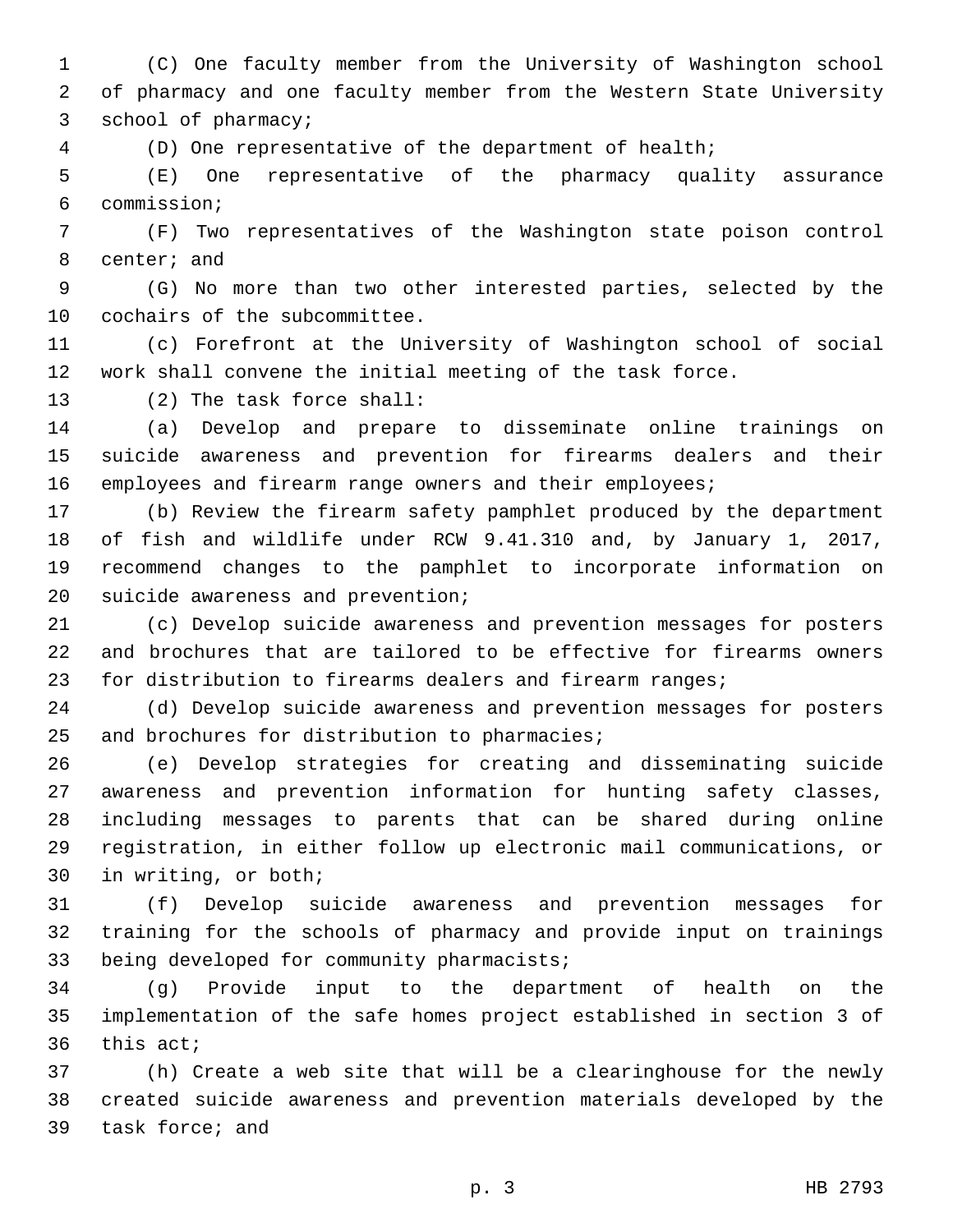(i) Create, implement, and evaluate a suicide awareness and prevention pilot program in two counties, one rural and one urban, that have high suicide rates. The pilot program shall include:

 (i) Developing and directing advocacy efforts with firearms dealers to pair suicide awareness and prevention training with 6 distribution of safe storage devices;

 (ii) Developing and directing advocacy efforts with pharmacies to pair suicide awareness and prevention training with distribution of 9 medication disposal kits and safe storage devices;

 (iii) Training health care providers on suicide awareness and prevention, paired with distribution of medication disposal kits and 12 safe storage devices; and

 (iv) Training local law enforcement officers on suicide awareness and prevention, paired with distribution of medication disposal kits 15 and safe storage devices.

 (3) The task force shall consult with the department of health to develop timelines for the completion of the necessary tasks identified in subsection (2) of this section so that the department of health is able to implement the safe homes project under section 3 20 of this act by January 1, 2018.

 (4) Beginning December 1, 2016, the task force shall annually report to the legislature on the status of its work. The task force shall submit a final report by December 1, 2019, that includes the findings of the suicide awareness and prevention pilot program evaluation under subsection (2) of this section and recommendations on possible continuation of the program. The task force shall submit 27 its reports in accordance with RCW 43.01.036.

28 (5) This section expires July 1, 2020.

 NEW SECTION. **Sec. 3.** A new section is added to chapter 43.70 30 RCW to read as follows:

 (1) The department shall develop and administer a safe homes project to provide financial incentives to firearms dealers to encourage participation in a program to implement suicide awareness 34 and prevention strategies.

 (2) As part of the safe homes project, the department shall certify a firearms dealer who meets the requirements of subsection (3) of this section as a safe homes partner. A firearms dealer who has been certified by the department as a safe homes partner is entitled to the tax incentives provided in section 5 of this act.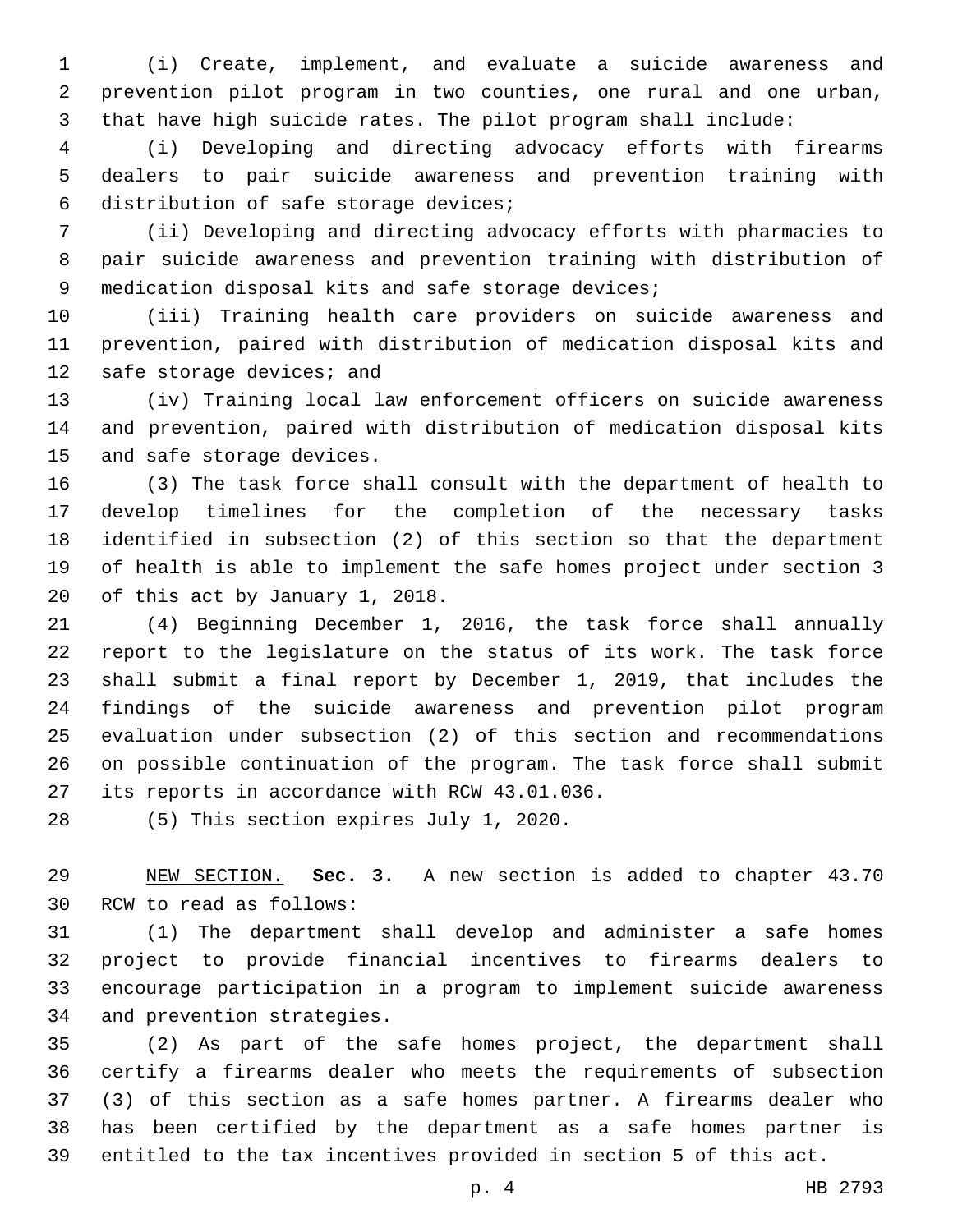(3) The department, in consultation with the safe homes task force created in section 2 of this act, shall develop criteria for certification of a firearms dealer as a safe homes partner that include, at a minimum, the following requirements:4

 (a) Posting of suicide awareness and prevention posters, developed by the safe homes task force, at the firearms dealer's 7 premises;

 (b) Distribution of suicide awareness and prevention brochures, developed by the safe homes task force, to firearms purchasers and 10 customers;

 (c) Completion by the firearms dealer and employees of an online suicide awareness and prevention training developed by the safe homes 13 task force; and

 (d) Offering safe storage devices, in the form of a lock box or life jacket, for sale at cost to firearms purchasers.

16 (4) The department shall:

 (a) Provide technical assistance to firearms dealers who want to 18 participate in the safe homes project;

 (b) Track and report status updates of the program to the 20 legislature in accordance with RCW 43.01.036; and

 (c) Conduct, or contract with local health departments to conduct, random audits of businesses who participate in the safe homes project to ensure compliance with the requirements of this 24 section.

 (5) The department shall implement the safe homes project beginning January 1, 2018. Beginning December 1, 2017, and annually thereafter, the department shall provide to the department of revenue the name, address, and unified business identification number of each firearms dealer that is certified as a safe homes partner under this 30 section.

 NEW SECTION. **Sec. 4.** (1) This section is the tax preference performance statement for the tax preference contained in section 5 of this act. This performance statement is only intended to be used for subsequent evaluation of the tax preference. It is not intended to create a private right of action by any party or be used to determine eligibility for preferential tax treatment.

 (2) The legislature categorizes this tax preference as one intended to induce certain designated behavior by taxpayers, as 39 indicated in RCW 82.32.808(2)(a).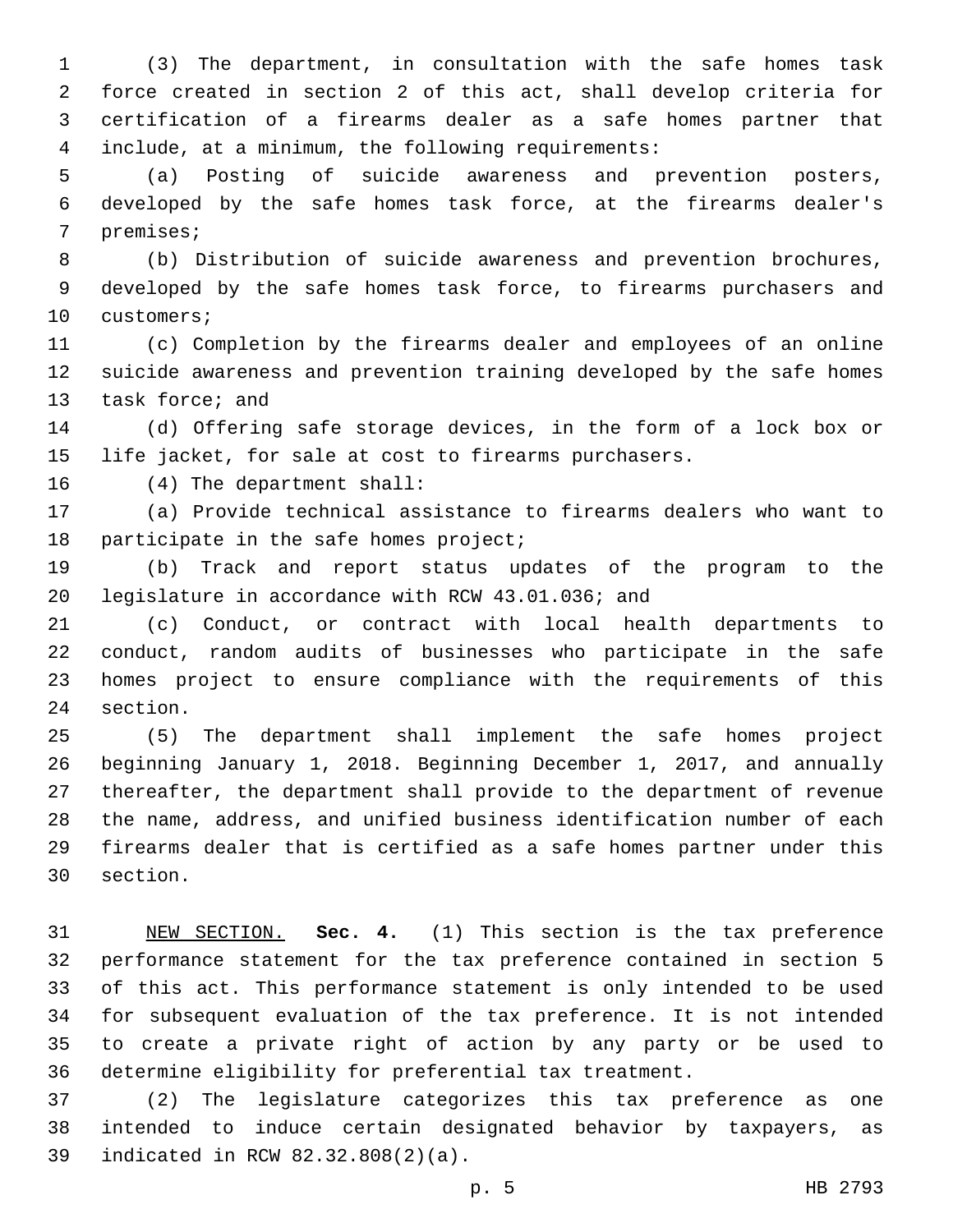(3) It is the legislature's specific public policy objective to incentivize firearms dealers to participate in the safe homes project by providing a tax credit for firearms dealers who become certified 4 safe home partners under section 3 of this act.

 (4) To measure the effectiveness of the tax preference in section 5 of this act, in achieving the specific public policy objective described in subsection (2) of this section, the joint legislative audit and review committee must, at minimum, evaluate the following:

 (a) The number of businesses that are claiming the credit 10 authorized in section 5 of this  $acti$ 

 (b) The total amount of credit claimed by fiscal year, with an average credit amount estimated based on the number of businesses 13 claiming the credit;

 (c) Any additional data related to the utilization and outcomes of the safe homes project administered by the department of health under section 3 of this act, including data related to the number of suicide deaths in the state prior to the authorization of the credit 18 and after.

 (5) The joint legislative audit and review committee may request the necessary data from the department of health needed to complete the evaluation under subsection (4) of this section.

 NEW SECTION. **Sec. 5.** A new section is added to chapter 82.04 23 RCW to read as follows:

 (1) Subject to the limits and provisions of this section, a credit is authorized against the tax otherwise due under this chapter for a firearms dealer licensed under RCW 9.41.110 that is certified as a safe homes partner under section 3 of this act.

 (2) The maximum amount of credit that can be claimed under this section is two thousand five hundred dollars per calendar year.

 (3) Persons claiming a credit under this section must file electronically with the department. No application is required to claim the credit, but a taxpayer claiming a credit under this section must keep records necessary for the department to determine eligibility under this section, including records from the department of health that identifies the taxpayer as a certified safe home 36 partner.

 (4) Credits under this section may not be claimed before January 38 1, 2018, or after December 31, 2023.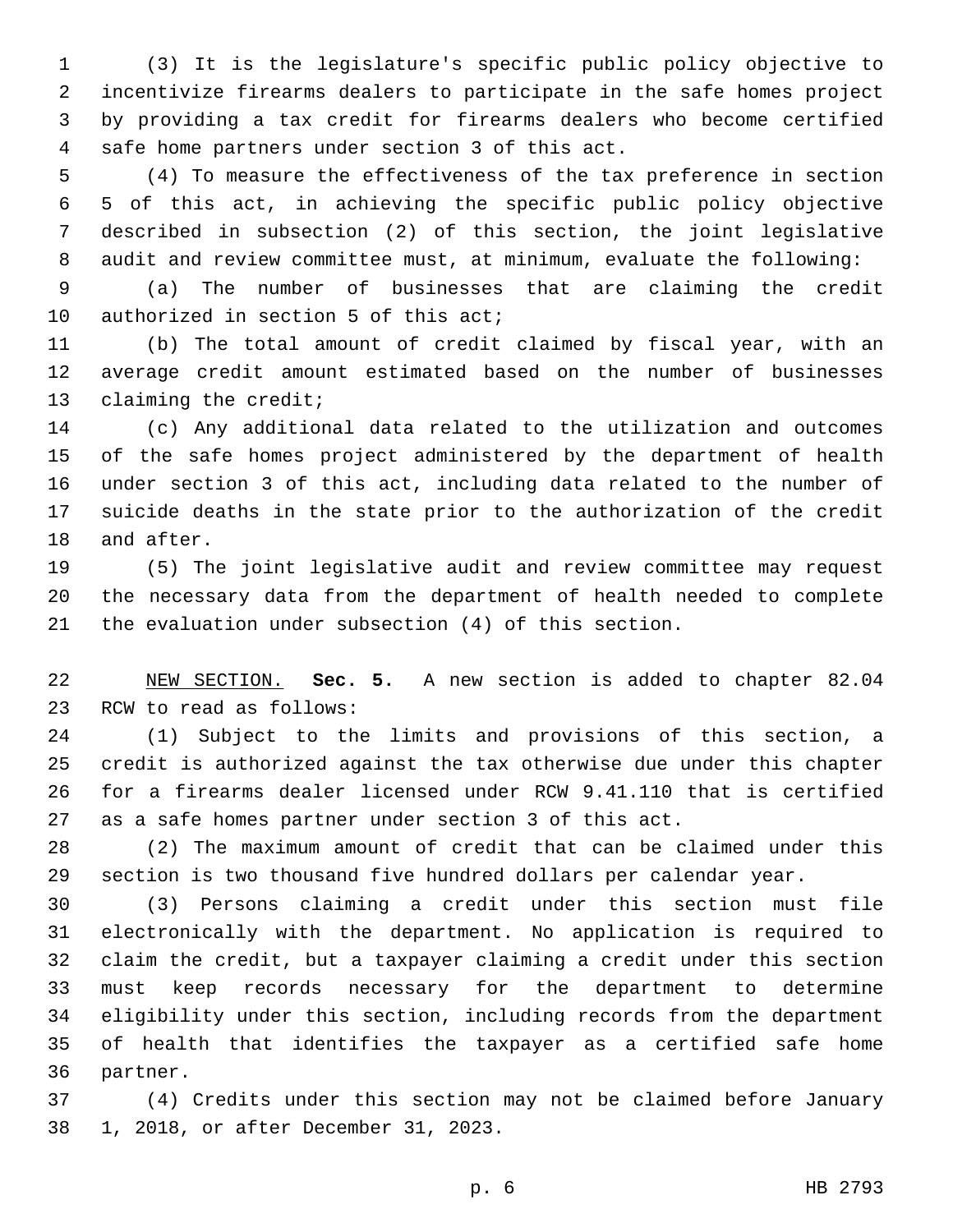**Sec. 6.** RCW 9.41.310 and 1994 c 264 s 2 are each amended to read 2 as follows:

 (1) After a public hearing, the department of fish and wildlife shall publish a pamphlet on firearms safety and the legal limits of the use of firearms. The pamphlet shall include current information on firearms laws and regulations and state preemption of local firearms laws. By July 1, 2017, the department of fish and wildlife shall update the pamphlet to incorporate information on suicide awareness and prevention as recommended by the safe homes task force established in section 2 of this act.

11 (2) This pamphlet may be used in the department's hunter safety education program and shall be provided to the department of licensing for distribution to firearms dealers and persons authorized to issue concealed pistol licenses. The department of fish and wildlife shall reimburse the department of licensing for costs 16 associated with distribution of the pamphlet.

 **Sec. 7.** RCW 43.70.442 and 2015 c 249 s 1 are each amended to 18 read as follows:

 (1)(a) Each of the following professionals certified or licensed under Title 18 RCW shall, at least once every six years, complete training in suicide assessment, treatment, and management that is approved, in rule, by the relevant disciplining authority:

(i) An adviser or counselor certified under chapter 18.19 RCW;

 (ii) A chemical dependency professional licensed under chapter 25 18.205 RCW;

 (iii) A marriage and family therapist licensed under chapter 27 18.225 RCW;

(iv) A mental health counselor licensed under chapter 18.225 RCW;

 (v) An occupational therapy practitioner licensed under chapter 30 18.59 RCW;

(vi) A psychologist licensed under chapter 18.83 RCW;

 (vii) An advanced social worker or independent clinical social 33 worker licensed under chapter 18.225 RCW; and

 (viii) A social worker associate—advanced or social worker associate—independent clinical licensed under chapter 18.225 RCW.

 (b) The requirements in (a) of this subsection apply to a person holding a retired active license for one of the professions in (a) of 38 this subsection.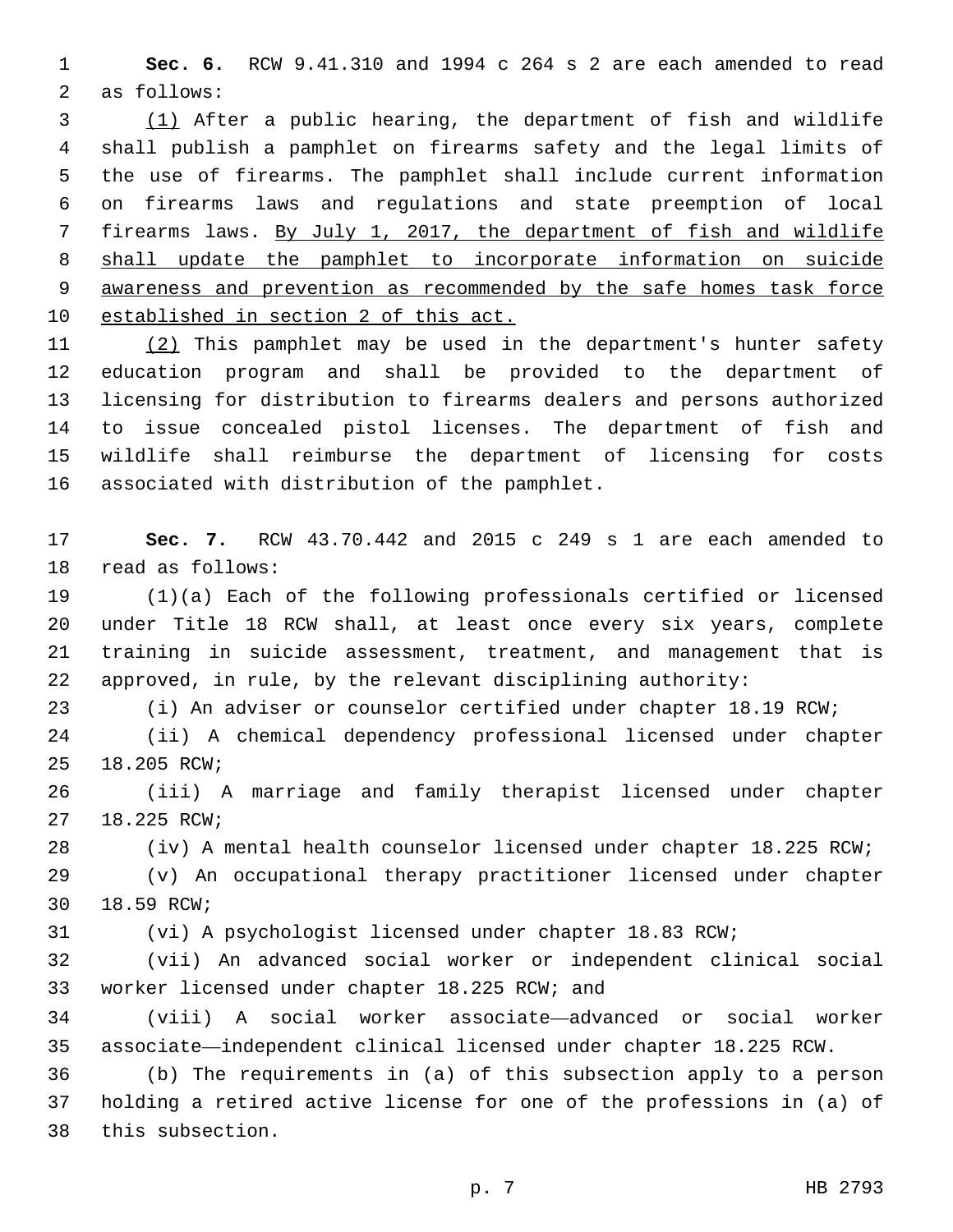(c) The training required by this subsection must be at least six hours in length, unless a disciplining authority has determined, 3 under subsection  $((+9))$   $(10)(b)$  of this section, that training that includes only screening and referral elements is appropriate for the profession in question, in which case the training must be at least 6 three hours in length.

 (d) Beginning July 1, 2017, the training required by this subsection must be on the model list developed under subsection (6) of this section. Nothing in this subsection (1)(d) affects the validity of training completed prior to July 1, 2017.

 (2)(a) Except as provided in (b) of this subsection, a professional listed in subsection (1)(a) of this section must complete the first training required by this section by the end of the first full continuing education reporting period after January 1, 2014, or during the first full continuing education reporting period after initial licensure or certification, whichever occurs later.

 (b) A professional listed in subsection (1)(a) of this section applying for initial licensure may delay completion of the first training required by this section for six years after initial licensure if he or she can demonstrate successful completion of the training required in subsection (1) of this section no more than six years prior to the application for initial licensure.

 (3) The hours spent completing training in suicide assessment, treatment, and management under this section count toward meeting any applicable continuing education or continuing competency requirements 26 for each profession.

 (4)(a) A disciplining authority may, by rule, specify minimum training and experience that is sufficient to exempt an individual professional from the training requirements in subsections (1) and (5) of this section. Nothing in this subsection (4)(a) allows a disciplining authority to provide blanket exemptions to broad 32 categories or specialties within a profession.

 (b) A disciplining authority may exempt a professional from the training requirements of subsections (1) and (5) of this section if the professional has only brief or limited patient contact.

 (5)(a) ((Beginning January 1, 2016,)) Each of the following professionals credentialed under Title 18 RCW shall complete a one- time training in suicide assessment, treatment, and management that is approved by the relevant disciplining authority:

(i) A chiropractor licensed under chapter 18.25 RCW;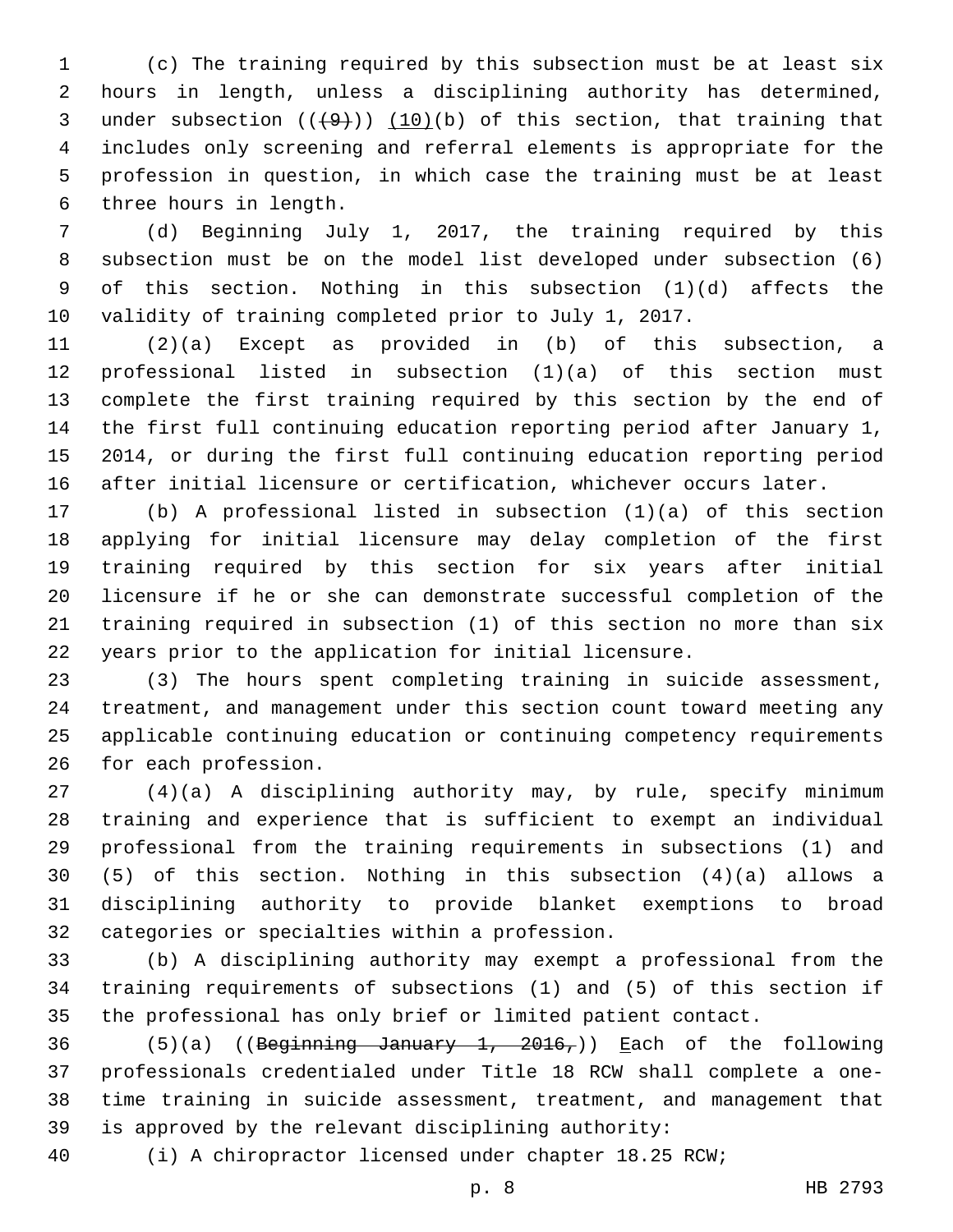(ii) A naturopath licensed under chapter 18.36A RCW;

 (iii) A licensed practical nurse, registered nurse, or advanced registered nurse practitioner, other than a certified registered nurse anesthetist, licensed under chapter 18.79 RCW;

 (iv) An osteopathic physician and surgeon licensed under chapter 18.57 RCW, other than a holder of a postgraduate osteopathic medicine 7 and surgery license issued under RCW 18.57.035;

 (v) An osteopathic physician assistant licensed under chapter 9 18.57A RCW;

 (vi) A physical therapist or physical therapist assistant 11 licensed under chapter 18.74 RCW;

 (vii) A physician licensed under chapter 18.71 RCW, other than a resident holding a limited license issued under RCW 18.71.095(3);

 (viii) A physician assistant licensed under chapter 18.71A RCW; ((and))

(ix) A pharmacist licensed under chapter 18.64 RCW; and

17  $(x)$  A person holding a retired active license for one of the 18 professions listed in  $(a)(i)$  through  $((\overline{v_i^i},\overline{i_j^i}))$  (ix) of this 19 subsection.

 $(b)(i)$  A professional listed in  $(a)(i)$  through (viii) of this subsection or a person holding a retired active license for one of the professions listed in (a)(i) through (viii) of this subsection must complete the one-time training by the end of the first full continuing education reporting period after January 1, 2016, or during the first full continuing education reporting period after initial licensure, whichever is later. Training completed between June 12, 2014, and January 1, 2016, that meets the requirements of this section, other than the timing requirements of this subsection (5)(b), must be accepted by the disciplining authority as meeting the one-time training requirement of this subsection (5).

 (ii) A licensed pharmacist or a person holding a retired active pharmacist license must complete the one-time training by the end of 33 the first full continuing education reporting period after January 1, 2017, or during the first full continuing education reporting period after initial licensure, whichever is later.

 (c) The training required by this subsection must be at least six hours in length, unless a disciplining authority has determined, 38 under subsection  $((+9))$   $(10)$  (b) of this section, that training that includes only screening and referral elements is appropriate for the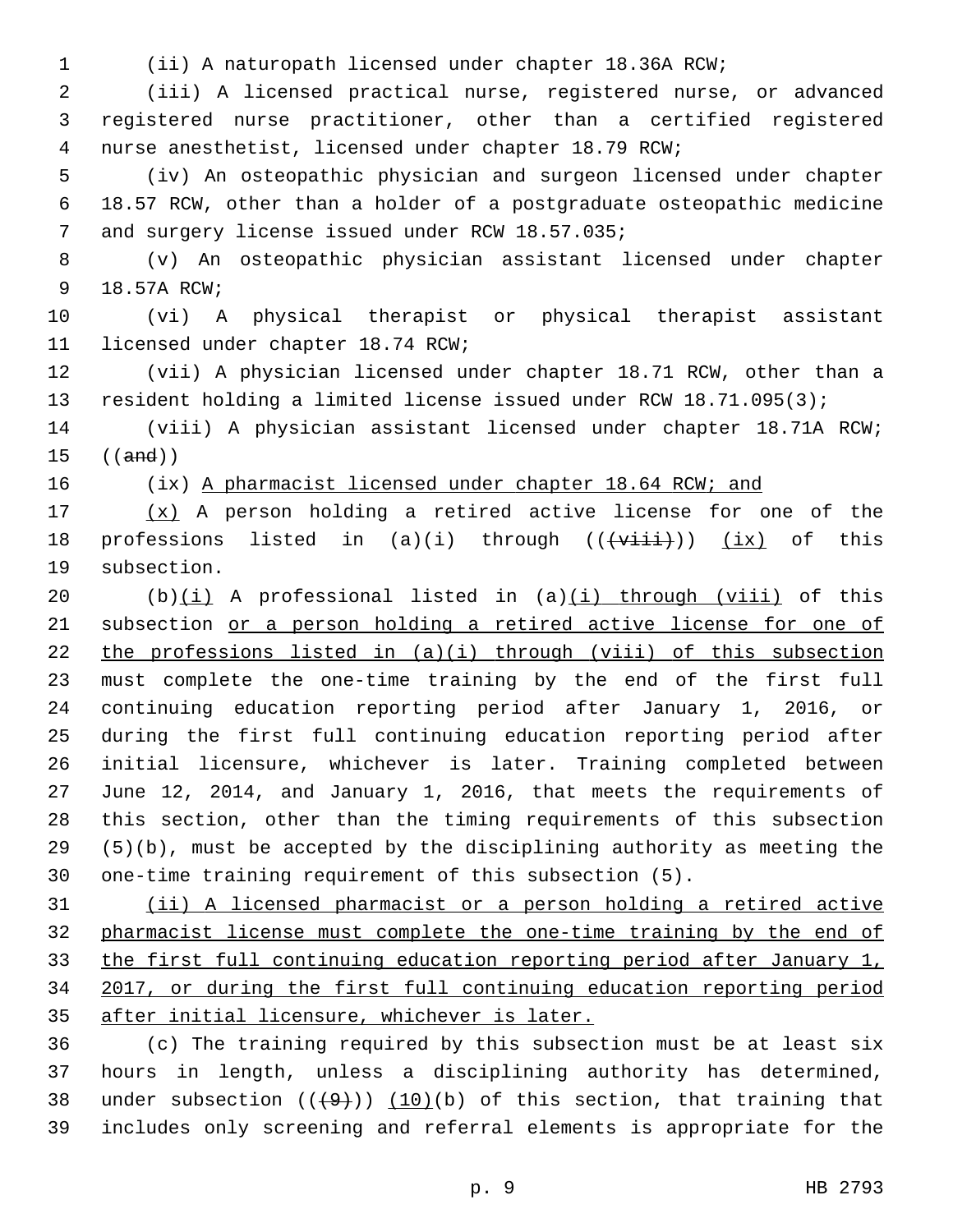profession in question, in which case the training must be at least 2 three hours in length.

 (d) Beginning July 1, 2017, the training required by this subsection must be on the model list developed under subsection (6) of this section. Nothing in this subsection (5)(d) affects the validity of training completed prior to July 1, 2017.

 (6)(a) The secretary and the disciplining authorities shall work collaboratively to develop a model list of training programs in 9 suicide assessment, treatment, and management.

 (b) The secretary and the disciplining authorities shall update 11 the list at least once every two years.

 (c) By June 30, 2016, the department shall adopt rules establishing minimum standards for the training programs included on the model list. The minimum standards must require that six-hour trainings include content specific to veterans and the assessment of issues related to imminent harm via lethal means or self-injurious behaviors and that three-hour trainings for pharmacists include content related to the assessment of issues related to imminent harm 19 via lethal means. When adopting the rules required under this 20 subsection  $(6)(c)$ , the department shall:

 (i) Consult with the affected disciplining authorities, public and private institutions of higher education, educators, experts in suicide assessment, treatment, and management, the Washington department of veterans affairs, and affected professional 25 associations; and

 (ii) Consider standards related to the best practices registry of the American foundation for suicide prevention and the suicide 28 prevention resource center.

29 (d) Beginning January 1, 2017:

 (i) The model list must include only trainings that meet the minimum standards established in the rules adopted under (c) of this subsection and any three-hour trainings that met the requirements of 33 this section on or before July 24, 2015;

 (ii) The model list must include six-hour trainings in suicide assessment, treatment, and management, and three-hour trainings that 36 include only screening and referral elements; and

 (iii) A person or entity providing the training required in this section may petition the department for inclusion on the model list. The department shall add the training to the list only if the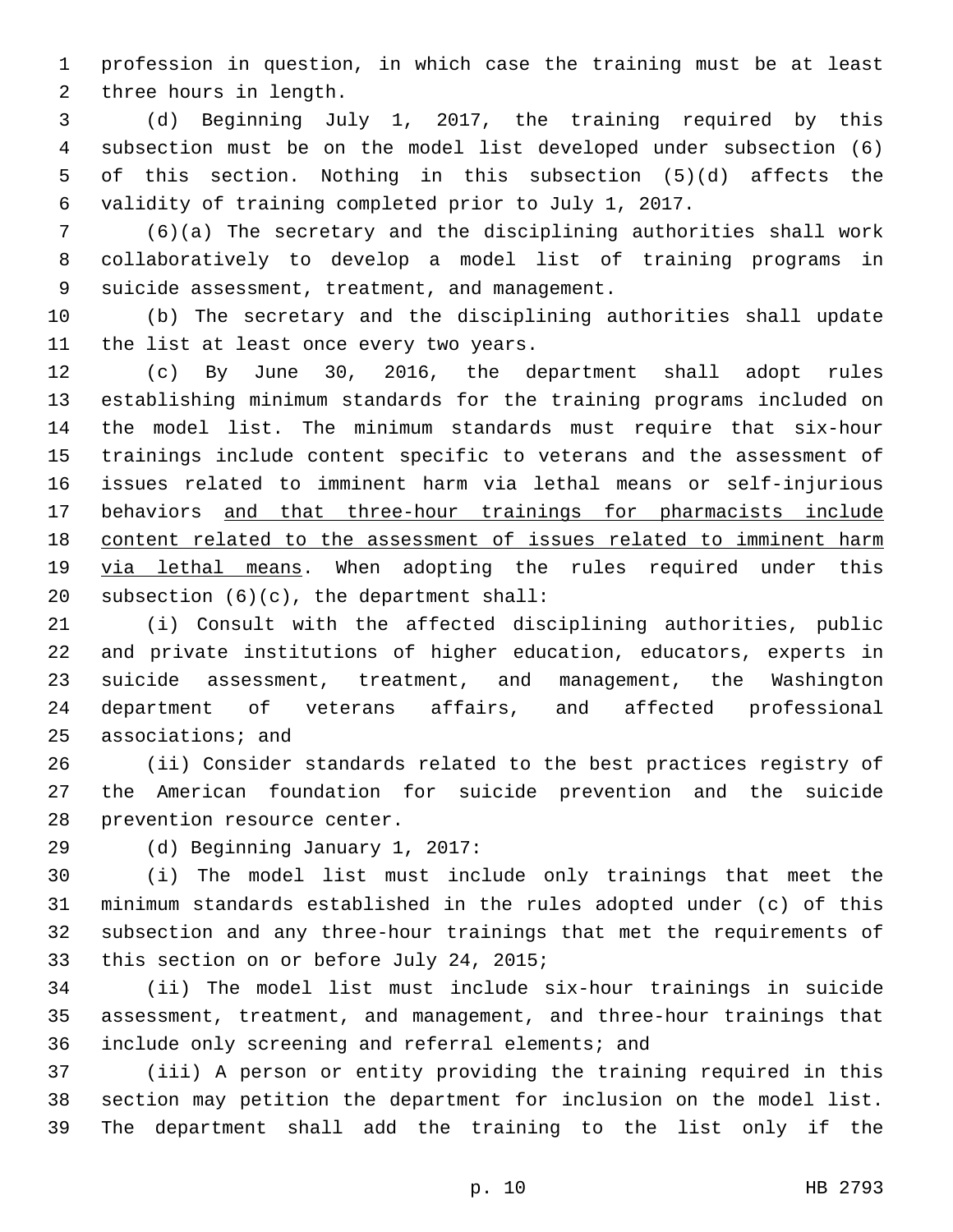department determines that the training meets the minimum standards established in the rules adopted under (c) of this subsection.

 (7) The department shall provide the health profession training standards created in this section to the professional ((education [educator])) educator standards board as a model in meeting the requirements of RCW 28A.410.226 and provide technical assistance, as requested, in the review and evaluation of educator training programs. The educator training programs approved by the professional educator standards board may be included in the department's model 10 list.

 (8) Nothing in this section may be interpreted to expand or limit the scope of practice of any profession regulated under chapter 13 18.130 RCW.

 (9) The secretary and the disciplining authorities affected by this section shall adopt any rules necessary to implement this 16 section.

17 (10) For purposes of this section:

 (a) "Disciplining authority" has the same meaning as in RCW 18.130.020.

 (b) "Training in suicide assessment, treatment, and management" means empirically supported training approved by the appropriate disciplining authority that contains the following elements: Suicide assessment, including screening and referral, suicide treatment, and suicide management. However, the disciplining authority may approve training that includes only screening and referral elements if appropriate for the profession in question based on the profession's scope of practice. The board of occupational therapy may also approve training that includes only screening and referral elements if appropriate for occupational therapy practitioners based on practice 30 setting.

 (11) A state or local government employee is exempt from the requirements of this section if he or she receives a total of at least six hours of training in suicide assessment, treatment, and management from his or her employer every six years. For purposes of this subsection, the training may be provided in one six-hour block or may be spread among shorter training sessions at the employer's discretion.37

 (12) An employee of a community mental health agency licensed under chapter 71.24 RCW or a chemical dependency program certified under chapter 70.96A RCW is exempt from the requirements of this